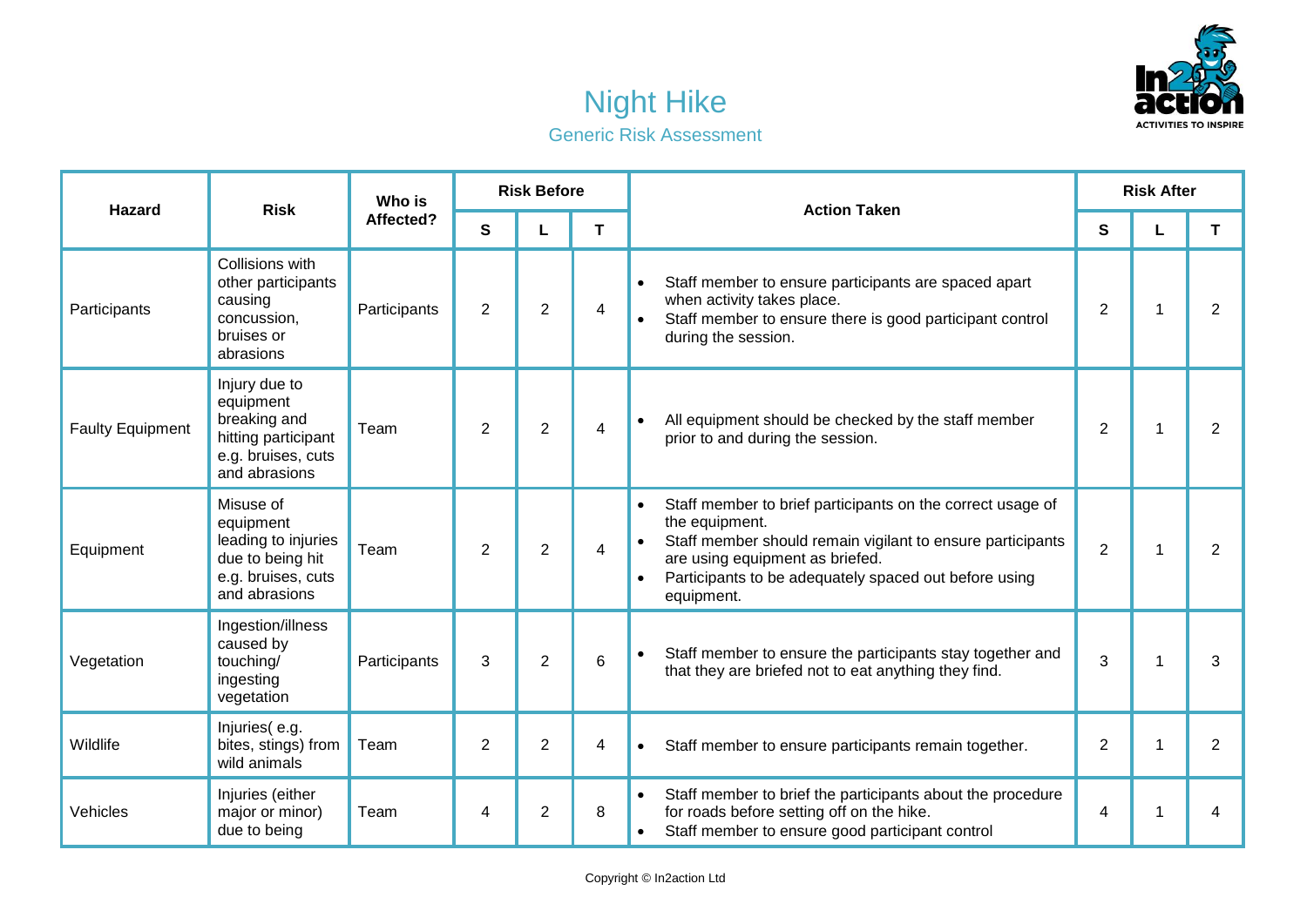|                                 | struck by moving<br>vehicles                                                                  |              |                |                |   | throughout the hike.<br>Staff member and teachers to be vigilant and monitor<br>participants across roads.                                                                                                                                            |                         |              |                |
|---------------------------------|-----------------------------------------------------------------------------------------------|--------------|----------------|----------------|---|-------------------------------------------------------------------------------------------------------------------------------------------------------------------------------------------------------------------------------------------------------|-------------------------|--------------|----------------|
| <b>Darkness</b>                 | Participants<br>becoming lost                                                                 | Participants | 3              | $\overline{2}$ | 6 | Participants briefed to stay together.<br>$\bullet$<br>Staff member must remain in constant communication,<br>$\bullet$<br>stopping regularly to prevent the participants becoming<br>spread out.<br>Regular role calls are carried out.<br>$\bullet$ | 3                       | $\mathbf 1$  | 3              |
| <b>Surfaces</b>                 | Hard, uneven or<br>slippery surfaces<br>causing slips,<br>trips and falls                     | Team         | 2              | $\overline{2}$ | 4 | Area checked for hazards before session.<br>$\bullet$<br>Group checked to ensure they are wearing suitable<br>footwear.<br>Staff to ensure there is good group control during session.                                                                | $\overline{2}$          | $\mathbf{1}$ | $\overline{2}$ |
| Over-exertion                   | Muscle strains                                                                                | Team         | $\overline{2}$ | $\overline{2}$ | 4 | Staff to ensure a thorough warm-up is carried out prior to<br>$\bullet$<br>the activity starting.                                                                                                                                                     | $\overline{2}$          | 1            | $\overline{2}$ |
| Unsafe area of site             | Injuries due to<br>entering unsafe<br>area                                                    | Team         | 3              | $\overline{2}$ | 6 | Staff to give group clear boundaries and keep in sight at<br>all times.                                                                                                                                                                               | 3                       | $\mathbf 1$  | 3              |
| Sharp natural<br>objects/litter | Touching objects<br>leading to cuts,<br>splinters or other<br>minor injuries                  | Team         | 3              | $\overline{2}$ | 6 | Staff to do full safety brief to warn group and remain<br>vigilant.                                                                                                                                                                                   | 3                       | $\mathbf 1$  | 3              |
| Heat                            | Risk of heat<br>exhaustion,<br>dehydration<br>during activity                                 | Team         | 3              | $\overline{2}$ | 6 | Regular water breaks, participants to wear sun cream and<br>$\bullet$<br>hats if still daylight, and try and find shade.                                                                                                                              | 3                       | $\mathbf 1$  | 3              |
| Members of the<br>public        | Stranger danger                                                                               | Team         | 4              | $\overline{2}$ | 8 | Staff to remain vigilant at all times and to make sure group<br>$\bullet$<br>are counted regularly and stay within the boundaries set.                                                                                                                | $\overline{\mathbf{4}}$ | 1            | 4              |
| Sea (where<br>applicable)       | Drowning                                                                                      | Team         | 4              | $\overline{2}$ | 8 | Staff to set boundaries, control the group & to avoid the<br>sea during session.                                                                                                                                                                      | 4                       | $\mathbf 1$  | 4              |
| Weather                         | Risk of sunburn,<br>heat exhaustion<br>and dehydration;<br>or hyperthermia<br>during activity | Team         | 3              | $\overline{2}$ | 6 | Ensure regular water breaks are taken.<br>$\bullet$<br>If it is hot, ensure participants wear sun cream and hats<br>and there is a shaded area available.<br>If it is cold, ensure participants are wearing suitable<br>clothing to keep warm.        | 3                       | $\mathbf 1$  | 3              |